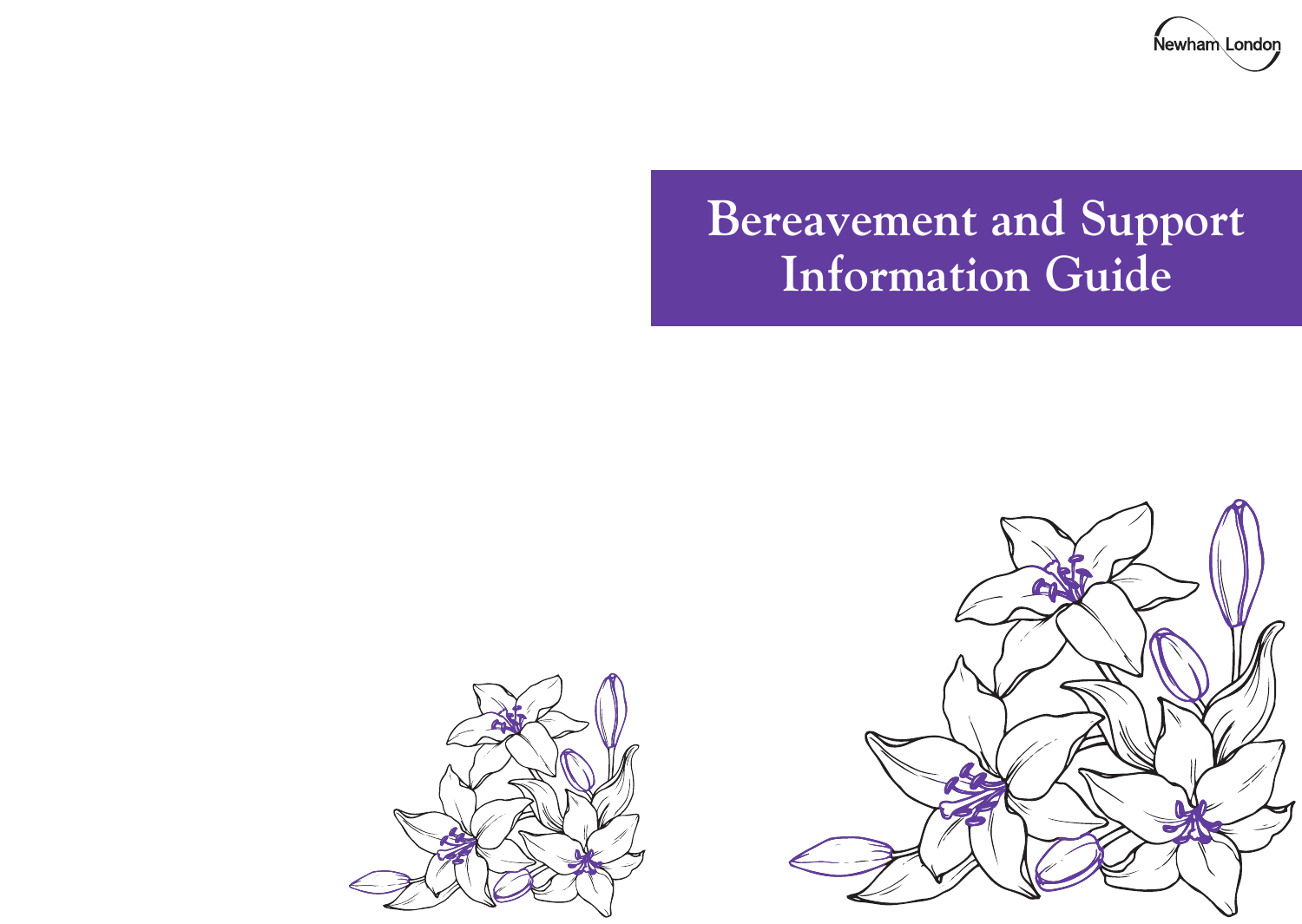Although death is part of life, it can be a distressing and confusing experience. Bereavement is a difficult experience under any situation and is even more distressing with the challenging circumstances of the Coronavirus (COVID-19) pandemic.

We recognise that the death of a loved one can be a sad and difficult time and that you, your family and friends may need additional help and support particularly when some families may not have the chance to say goodbye to their loved ones before they died.

## **What happens when someone dies during COVID-19 pandemic?**

Please telephone the hospital bereavement office where your loved one died (see contact numbers below).

**Newham University Hospital:** Tel: 020 7363 8056 or 020 7363 8055 **St Bartholomew's Hospital:** Tel: 020 3465 5889 or 020 3465 6892 **The Royal London Hospital:** Tel: 020 3594 1050 or 020 3594 2030 **Whipps Cross Hospital:** Tel: 020 8535 6628

Unfortunately, face-to-face meetings are not available at this time. During the pandemic the death certification process has been simplified, however deaths still need to be registered within five days from the date of death in England. Registrations are now taking place remotely, mainly by phone. Documents/information needed to register the death:

- the date and place the person died
- the person's usual address
- the person's first name, middle names and surname (maiden name, if this applies)
- the person's date and place of birth (inc town, county, country)
- the person's occupation and the name and occupation of their husband, wife or civil partner (if the person was married or in a civil partnership)

• if the deceased received a pension or benefit from the Government • date of birth of their surviving husband, wife or civil partner.

**Please note:** If you do not have all the information listed above, it is worth checking with the registrar what information is acceptable.

The death certificate will be posted to you, but the 'green form' (Certificate for Burial or Cremation) will likely be sent straight to your funeral director, if you are using one, or to the cemetery/crematorium if the deceased has already been collected. If they have not been collected and you do not yet know what funeral director you are using it may be possible for the 'green form' to be posted to you. Funeral directors are now also authorised to register a death if they are arranging the funeral and authorised by a relative of the deceased.

If the person died at home unexpectedly, you should dial 999 and ask for an ambulance and police immediately.

#### **How to arrange a funeral during the coronavirus pandemic?**

As of 23 March, the government guidance states that funerals can only be conducted at the crematorium or graveside, and are only to be attended by close family members. People in high-risk groups (70 or over, pregnant or with certain underlying health conditions), those with coronavirus symptoms or who are meant to be in self-isolation should not attend. The number of mourners should be restricted so that a safe distance of at least 2 metres (3 steps) can be maintained between individuals and only the following people should attend:

- Members of the person's household
- Close family members
- If the deceased has neither household or family members in attendance, then it is possible for a modest number of friends to attend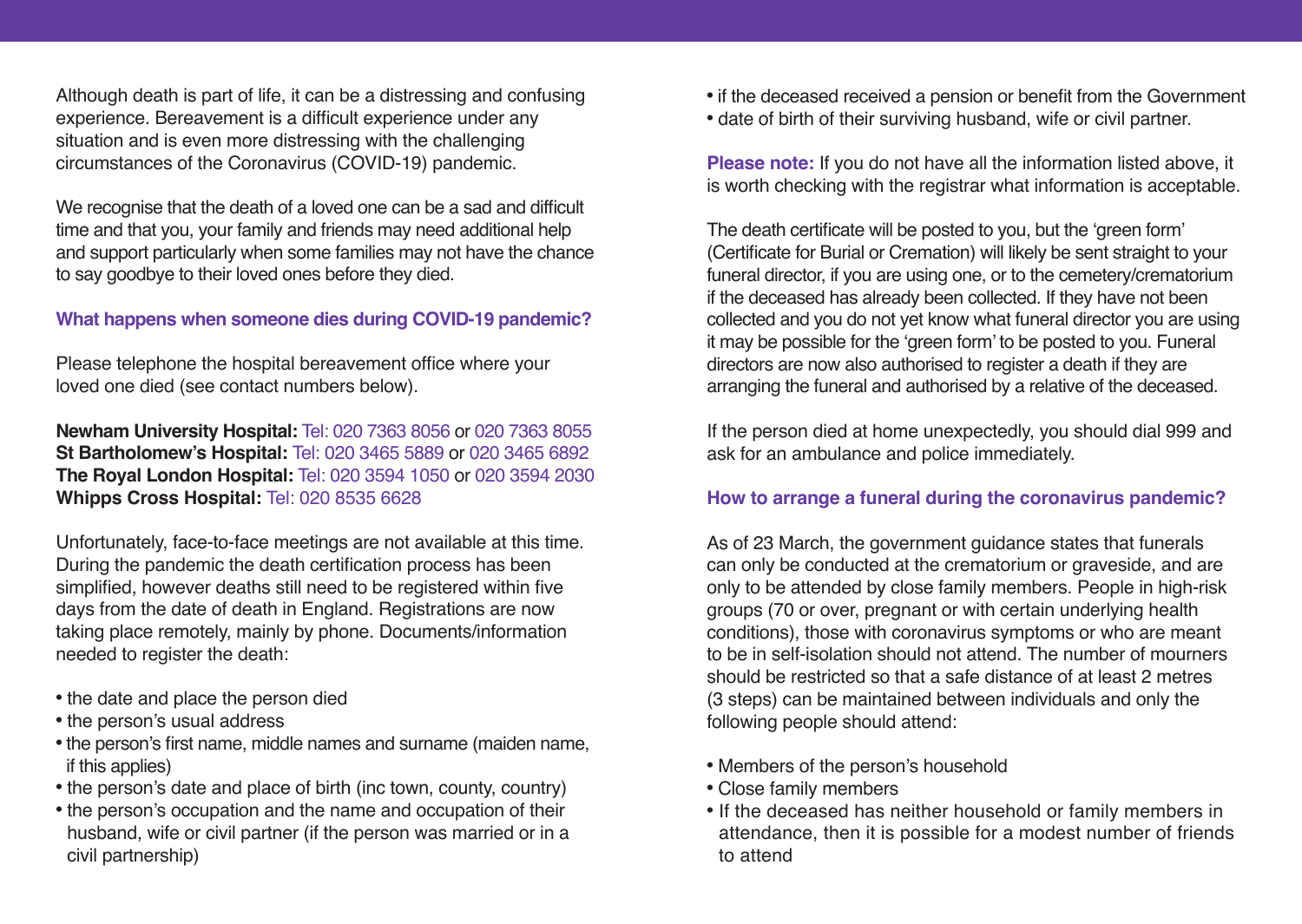However, regardless of how many 'close' family members there are, most crematoriums are restricting attendees to a maximum of 10, while some are advising that no one can attend, as are some funeral directors.

Many families will feel keenly the absence of a big funeral service with lots of family and friends and the get-together, reception or wake after it; it may help to discuss with a faith leader the planning of a memorial service when lockdown is over.

The funeral directors' companies will be best placed to advise you on their policies and procedures. Funerals should be arranged over the phone or via electronic means if possible. The funeral director will arrange with the hospital to transfer your loved one to their mortuary.

#### **Washing, dressing & viewing**

National guidance is that washing, dressing and viewing the deceased are allowed, including for people who have died from, or with symptoms of, Covid-19, however, you could be asked to view by use of a viewing panel in the coffin, at a distance or through a window. There is a small, but real risk of transmission from the body of the deceased if they died from, or with symptoms of, COVID-19. Therefore, the government strongly advises mourners not to take part in any rituals or practices that bring them into close contact with the body, for example washing, preparing or dressing the body themselves, and avoid kissing or touching the body. It is strongly advised that those in vulnerable and extremely vulnerable groups have no contact with the body.

#### **Cremations - doctors' fees**

Normally, unless the coroner has conducted an investigation, two doctors have to complete forms to allow a cremation to go ahead. These cost £82 each. However, the government has temporarily suspended the requirement for the second form, meaning that doctors' fees for cremations will now only be £82, not £164.

**More information about funeral directors can be obtained from:**

#### **National Association of Funeral Directors**

618 Warwick Road, Solihull, West Midlands B91 1AA Tel: 0121 230 1343, www.nafd.org.uk

**National Society of Allied & Independent Funeral Directors** 3 Bullfields, Sawbridgeworth, Herts CM21 9DB Tel: 0127 972 6777, www.saif.org.uk, Email: info@saif.org.uk

Being bereaved can be one of the loneliest experiences you or someone you love may go through and talking or being with family and friends is one of the most helpful ways to cope with this. However, because of the current situation of COVID-19, being physically isolated from others is necessary and this could make the bereavement experience more intense and harder to cope with.

#### **How can you help yourself during bereavement?**

It is important that during this difficult time to take good care of yourself by eating healthily, and establishing a routine of sleeping, exercise and relaxation. If you are allowed, go outside for a walk or run and get some fresh air, or do home workouts if not. You may also want to call and text your friends and family and explain that you need to connect with someone and share your thoughts and feelings. Some people have found it helpful to talk to other people that have been through a similar experience or a professional, for example a counsellor or a chaplain.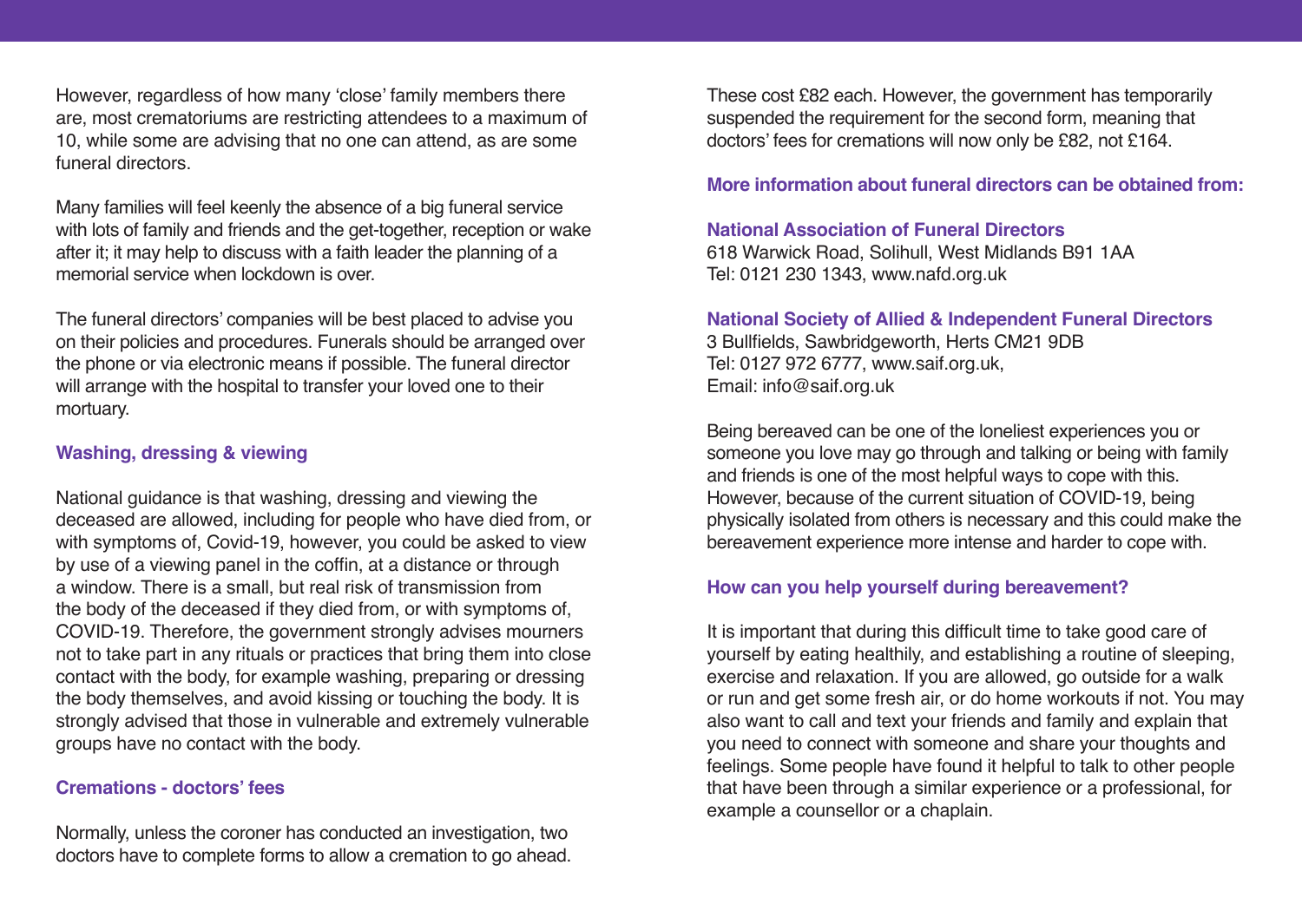There are also a number of free and confidential self-referral services in Newham, which can support you with bereavement during this period (Please see Appendix A)

After the death of loved ones, some people may find that life no longer makes sense or has meaning. This can contribute to feelings of despair, hopelessness and suicidal thoughts. This can be part of the normal grieving process; however, please seek help from your GP or other professionals if you are worried about having suicidal thoughts or if you feel like ending your life.

#### **How can you help another person who is bereaved?**

You might have friends or family that have experienced loss as a consequence to COVID-19, or loss due to other causes and may experience intense trauma particularly when being cut off from their usual support network. You can help them by staying in contact more than ever – whether by phone, text or video call. As their friend, partner or colleague, give them the opportunity to talk about their feelings and about the person they lost.

#### **How can you help children cope with grief?**

Because of the COVID-19 pandemic, schools in the UK are closed and children are staying home and unable to see their friends or relatives. All children will have questions about the Coronavirus and its impact, but some children have experienced loss of their loved ones or have a member of their family who is ill and their stress/anxiety will be intense.

Children who experience death of a family member will be worried about the health of their surviving family. It is important to reassure your child by talking to them honestly and calmly about what is happening around them. Acknowledge their worries by having a gentle conversation and reassure your child that they should come and talk to you when worried so that they do not feel they are on their own.

There are some common reactions observed in children who experience the loss of someone they know. Examples include sleep difficulties or nightmares, change in appetite, loss of interest in usual activities, difficulty concentrating, refusal to do schoolwork and/or disruptive behaviour etc. These are typical reactions and reflect the child's attempt to deal with a traumatic situation. There are a number of actions you can take to help your child through these difficult times. Examples include:

- Reassuring them that they are not to blame and that different feelings are ok
- Talking and making conversations with them, including about what has happened, asking questions and building memories
- Limiting the amount of time they hear or check the news
- Distracting them by doing other activities
- Maintaining a daily routine
- Demonstrating that adults are there to look after them

## **Further advice and information**

#### **Children's Bereavement Services**

#### **Child Bereavement UK (Stratford Branch)**

Provide support for bereaved children and their family. Tel: 020 8519 7025 Website: www.childbereavementuk.org

#### **Grief Encounter**

Provide free service to support bereaved children and their families. Monday to Friday 9am - 9pm Free call on Tel: 0808 802 0111 Email: grieftalk@griefencounter.org.uk Website: www.griefencounter.org.uk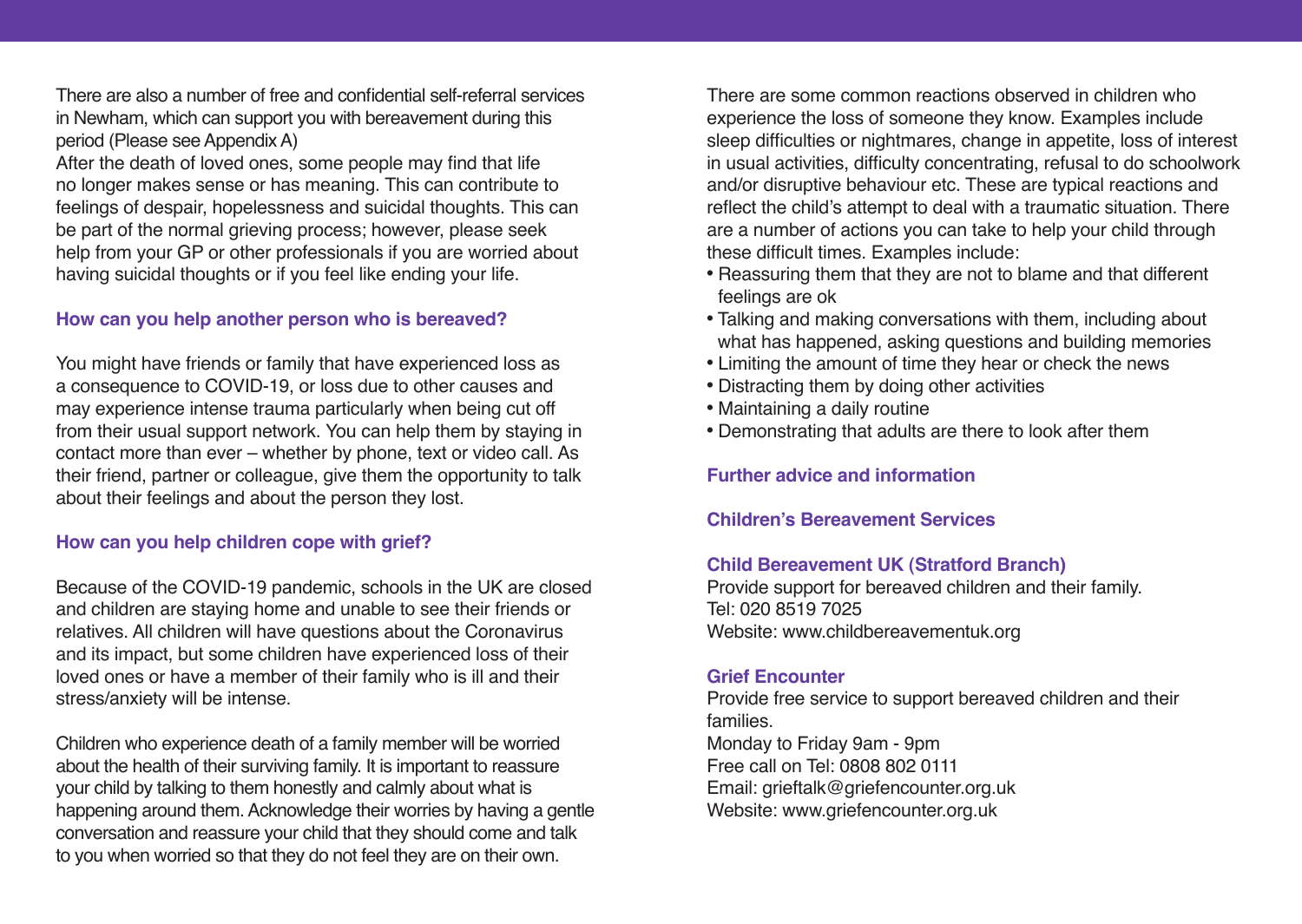#### **Child Death Helpline**

A free telephone service for people bereaved by the death of a child. Tel: 0800 282 986

Website: www.childdeathhelpline.org.uk

#### **Hope Again**

Support young people living after loss; contact via email or call the FREE helpline. Monday - Friday 9.30am - 5pm. Tel: 0808 808 1677 Email: hopeagain@cruse.org.uk

## **Winston's Wish**

Provide support and guidance to bereaved children, young people and their families. Tel: 08088 02 021 Website: www.winstonswish.org.uk

## **Adult Bereavement Services**

## **Newham Bereavement Service (MIND) – Local service**

The Newham Bereavement Service is for adults living in Newham who have experienced grief, loss and bereavement. The offer includes a range of support services:

- Bereavement Counselling
- Group Support
- Advice and Information
- **To make a referral to the service you can:**

Call: 020 7510 1081 or 020 7510 4268 for the Newham Bereavement Service and you will be put through to the coordinator

#### Or

Email: referral@mithn.org.uk Website: www.mithn.org.uk

## **Age UK**

Combines Age Concern and Help the Aged. Advice line 0800 169 2081 Website: www.ageuk.org.uk

## **ASSIST Trauma Care**

Offer therapeutic help to children, adults, individuals and families affected by a wide range of traumatic occurrences. Tel: 01788 560 800 Email: admin@assisttraumacare.org.uk www.assisttraumacare.org.uk

## **Bereavement Advice Centre**

Not-for-profit organisation that provides practical information and advice on the procedures after the death of a person. Tel: 0800 634 9494 www.bereavementadvice.org

## **Compassionate Friends**

Support bereaved parents. Tel: Helpline – 0345 123 2304 www.tcf.org.uk

## **Cruse Bereavement Care**

Provide counselling, support and advice to bereaved people. Tel: 0844 477 9400 www.cruse.org.uk

## **CRY (Cardiac Risk in the Young)**

Tel: 01737 363 222 Website: www.c-r-y.org.uk

## **Macmillan Cancer Support**

Tel: 0808 808 0000 Website: www.macmillan.org.uk